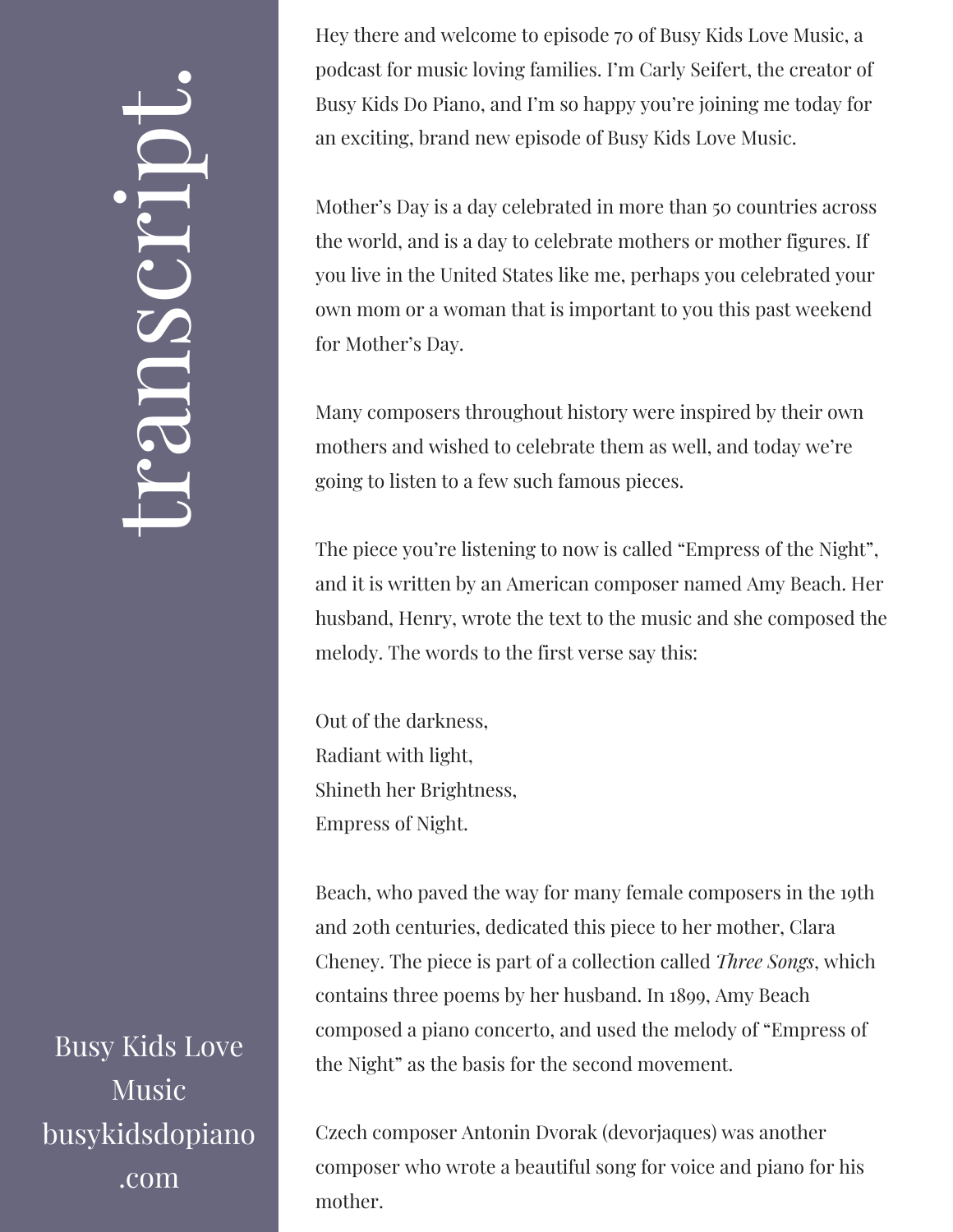$\leftarrow$ ra<br>S n $\boldsymbol{C}$  $\bigcup$ r $\bullet$   $\overline{\phantom{1}}$  $\boxed{\phantom{1}}$  $\overline{\phantom{a}}$  $\bullet$ 

Busy Kids Love Music busykidsdopiano .com

As you listen to this beautiful song, what do you think that the words that go with it might be about?

The words for this song are actually a bit melancholy, and are about a mother who often cried, but still passed along her songs onto her children.

The piece is widely sung by singers for recitals and many famous current musicians have recorded instrumental versions of the song – and of course, I'll be sure to link to a playlist that includes some of these performances in this episode's show notes.

In contrast to the gorgeous but somber tune we just listened to is an upbeat – and sometimes silly – piece by German composer Richard Strauss called Muttertändelei – which means "Mother Chatter".

As you listen to the song, do you think the mother Strauss is writing about is happy or sad? If you guessed happy, then you are correct. The piece is about the joy of a new mother who would not give her child away "for all the coins in the world." It's based on a rather comical poem by a German poet. Here are some of the words from the text…

*Just look at my beautiful child, With long, golden locks, Blue eyes and rosy cheeks People, do you also have one like it? People, no you have not!*

The perky song about the mother telling everyone how precious her baby is has quick harmony shifts that can even sound delirious at times – doesn't it capture the humor of the text well?

As you can see from just this handful of pieces, motherhood and mothers inspired very different ideas and melodies from composers throughout history. I hope you've enjoyed learning about and listening to these 3 pieces, and I hope you'll also check out the curated playlist I've put together for you of other arrangements of the music from . 1 . . . 1